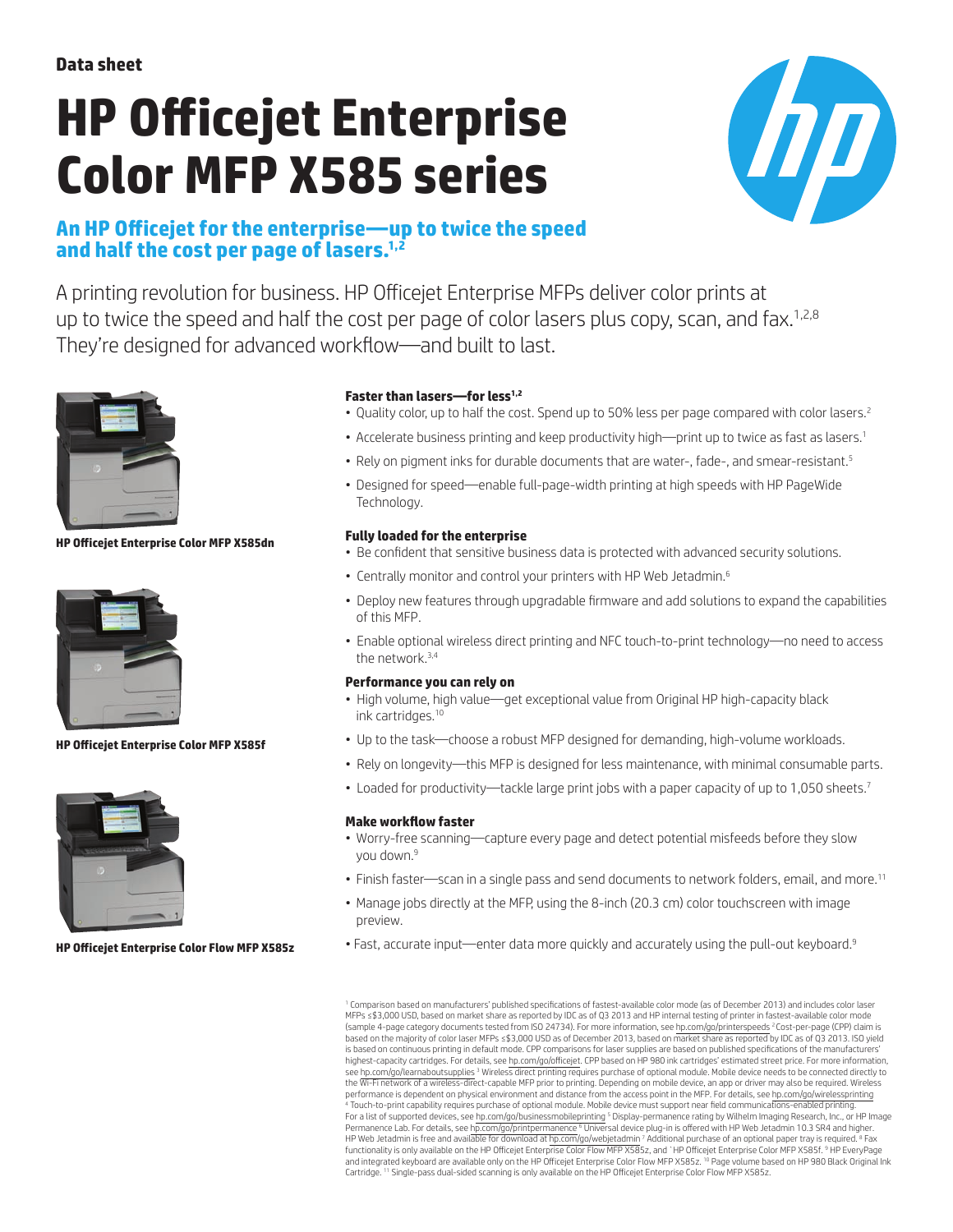## **Product walkaround**

- 1 Intuitive 8-inch (20.3 cm) HP Easy Select pivoting touchscreen color control panel
- 2 Hardware integration pocket for solution integration
- 3 Easy access USB port to save and print files directly
- 4 Pull-out keyboard for easy, accurate data entry (z bundle only)
- 5 Front door allows convenient access to easy to replace ink cartridges
- 6 50-sheet multipurpose tray with long paper extension
- 7 Integrated automatic two-sided printing
- 8 Power On/Off button
- 9 100-sheet automatic document feeder with single-pass, two-sided scanning and HP EveryPage with ultrasonic double-feed detection<sup>1</sup>
- 10 Platen glass color scanner handles up to legal size (216 by 356 mm)
- 11 300-sheet output bin with long paper extension
- 12 500-sheet input tray 2
- 13 796 MHz processor, 1.75 GB RAM
- 14 320 GB HP High-Performance Secure Hard Disk
- 15 Two internal host USB 2.0 type ports for third-party solutions
- 16 Hi-Speed USB 2.0 printing port
- 17 HP Jetdirect Gigabit Ethernet print server
- 18 Foreign interface harness (for connecting external devices)
- 19 Access port for optional Kensington-style lock
- 20 Fax port, RJ-11
- 21 Hi-Speed USB 2.0 port for connecting third-party devices

1 9  $10$  $-11$  $-12$ 2 3 4 5 6 7 8

**HP Officejet Enterprise Color Flow MFP X585z shown**



**Front view**

**Back I/O panel close-up**

# **Series at a glance**



**Model HP Officejet Enterprise Color MFP** 



#### **HP Officejet Enterprise Color MFP**



**HP Officejet Enterprise Color Flow MFP** 

|                                                         | <b>X585dn</b>        | <b>X585f</b>         | <b>X585z</b>              |  |
|---------------------------------------------------------|----------------------|----------------------|---------------------------|--|
| Part number                                             | <b>B5L04A</b>        | B5L05A               | <b>B5L06A</b>             |  |
| <b>ADF input capacity</b>                               | Up to 50 sheets      | Up to 50 sheets      | Up to 100 sheets          |  |
| <b>HP EveryPage ultrasonic</b><br>double-feed detection | Not available        | Not available        |                           |  |
| <b>Two-sided scanning</b>                               | Reversing ADF        | Reversing ADF        | Single-pass duplexing ADF |  |
| <b>OCR (optical character</b><br>recognition)           | Optional with HP DSS | Optional with HP DSS |                           |  |
| Large pull-out keyboard                                 | Not available        | Not available        | ✓                         |  |
| Fax                                                     | Optional             |                      | ✓                         |  |

<sup>1</sup> Available only on HP Officejet Enterprise Color Flow MFP X585z.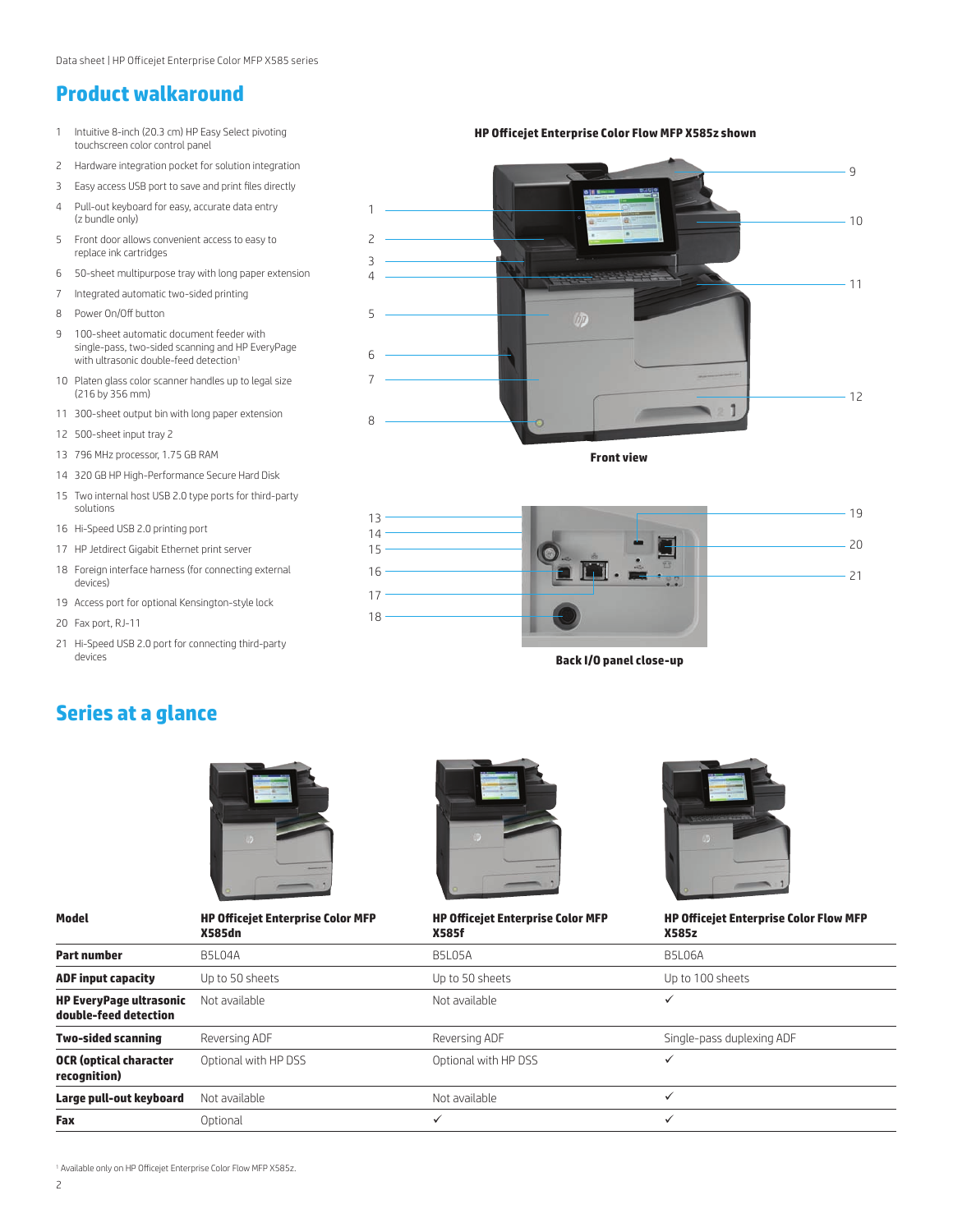# **HP Services**

Downtime can have serious consequences, so HP provides support beyond the standard warranty. You benefit from reduced risk, maximized uptime, predictable service delivery and no unbudgeted repair costs.

HP Care Pack Services provide comprehensive suite of protection services designed to keep HP Hardware software up and running so employees can stay productive.

Choose from:

**Next Business Day Onsite Repair:** Makes an HP technician available at customer's premise the next business day, if the issue cannot be resolved remotely.

## **Same Day Onsite - 4 hour 9x5 and 13x5:**

Sends an HP technician to customer's site the same business day for repair, within 4 hours, if the issue cannot be resolved through remote support. Various support window times are available, for different requirements.

#### **Next Business Day Onsite with Defective Media Retention: Customers can retain**

their hard disk drive and keep control of sensitive data.

For care pack availability visit: [hp.com/go/cpc](http://h20559.www2.hp.com/portal/site/cpc?ac.admitted=1399563774152.2043657423.175170253)



**Windows 8** 





# **Top Features**

Keep productivity high while keeping your bottom line in mind. These powerful HP MFPs deliver color documents at up to twice the speed and half the cost per page of color lasers.<sup>1,2</sup> Proven HP PageWide Technology makes it possible.

Designed for the demands of business, this MFP delivers the enterprise features you need. Make it easy on IT, with advanced security and management solutions, easy upgrades and mobile printing options.

Bolster your fleet with an MFP that goes the distance. Load large projects and let it handle the job while employees move on with business. Like an HP LaserJet, this MFP is built to last.

Give your office powerful productivity with all the features of lasers. Count on super-fast, dual-sided scanning, a color touchscreen with image preview, and an integrated keyboard for smooth data entry.

| <b>Accessories</b>    |                                                                                                                 |  |  |  |
|-----------------------|-----------------------------------------------------------------------------------------------------------------|--|--|--|
| <b>B5L07A</b>         | HP Officejet Enterprise 500-sheet paper tray                                                                    |  |  |  |
| B5L08A                | HP Officejet Enterprise Printer Cabinet & Stand                                                                 |  |  |  |
| J8026A                | HP Jetdirect 2700w USB Wireless Print Server                                                                    |  |  |  |
| J8029A                | HP NFC/Wireless Direct Accessory                                                                                |  |  |  |
| <b>CC487A</b>         | HP MFP Analog Fax Accessory 500                                                                                 |  |  |  |
| L2718A                | HP 100 ADF Roller Replacement Kit                                                                               |  |  |  |
| <b>B5L09A</b>         | HP Officejet Ink Collection Unit                                                                                |  |  |  |
| Supplies <sup>1</sup> |                                                                                                                 |  |  |  |
| <b>D8J07A</b>         | HP 980 Cyan Original Ink Cartridge (6,600 pages)                                                                |  |  |  |
| D8108A                | HP 980 Magenta Original Ink Cartridge (6,600 pages)                                                             |  |  |  |
| <b>D8J09A</b>         | HP 980 Yellow Original Ink Cartridge (6,600 pages)                                                              |  |  |  |
| <b>D8J10A</b>         | HP 980 Black Original Ink Cartridge (10,000 pages)                                                              |  |  |  |
| <b>Services</b>       |                                                                                                                 |  |  |  |
| U1PB8F                | HP 2-year Next business day Color Officejet X585 MFP Hardware Support                                           |  |  |  |
| U1PC2F                | HP 3-year 4 hour 9 x 5 Color Officejet X585 MFP Hardware Support                                                |  |  |  |
| U1PC4E                | HP 4-year 4 hour 9 x 5 Color Officejet X585 MFP Hardware Support                                                |  |  |  |
| U1PC6F                | HP 5-year 4 hour 9 x 5 Color Officejet X585 MFP Hardware Support                                                |  |  |  |
| U1PC8F                | HP 3-year Next business day+Defective Media Retention Color Officejet X585 MFP Support                          |  |  |  |
| U1PC9E                | HP 4-year Next business day+Defective Media Retention Color Officejet X585 MFP Support                          |  |  |  |
| U1PD0F                | HP 5-year Next business day+Defective Media Retention Color Officejet X585 MFP Support                          |  |  |  |
| U1PF1PF               | HP 2-year Post Warranty Next business day Color Officejet X585 MFP Hardware Support                             |  |  |  |
| U1PE2PE               | HP 1-year Post Warranty 4 hour 9 x 5 Color Officejet X585 MFP HW Support                                        |  |  |  |
| U1PF3PF               | HP 1-year Post Warranty 4 hour 13 x 5 Color Officejet X585 MFP HW Support                                       |  |  |  |
| U1PF4PF               | HP 1-year Post Warranty Next business day+Defective Media Retention Color Officejet<br>X585 MFP Support         |  |  |  |
| U1PE6PE               | HP 1-year PW Next business day Call to Repair with Defective Media Retention Color                              |  |  |  |
|                       | Officejet X585 MFP Support                                                                                      |  |  |  |
| U1PE7PE               | HP 1-year PW 2nd Business day Call to Repair with Defective Media Retention Color<br>Officejet X585 MFP Support |  |  |  |

Average color composite (C/M/Y) and black declared yields based on ISO/IEC 19798 and continuous printing. Actual yields vary considerably based on images printed and other factors. For details see hp.com/go/learnaboutsuppl <sup>2</sup>Cost-per-page (CPP) claim is based on the majority of color laser MFPs ≤\$3,000 USD as of December 2013, based on market share as reported by IDC as of Q3 2013. ISO yield is based on continuous printing in default mode. CPP comparisons for laser supplies are based on published specifications of the manufacturers' highest-capacity cartridges. For details, see [hp.com/go/officejet](http://hp.com/go/officejet). CPP based on HP 980 ink cartridges' estimated street price. more information, see [hp.com/go/learnaboutsupplies](http://hp.com/go/learnaboutsupplies)